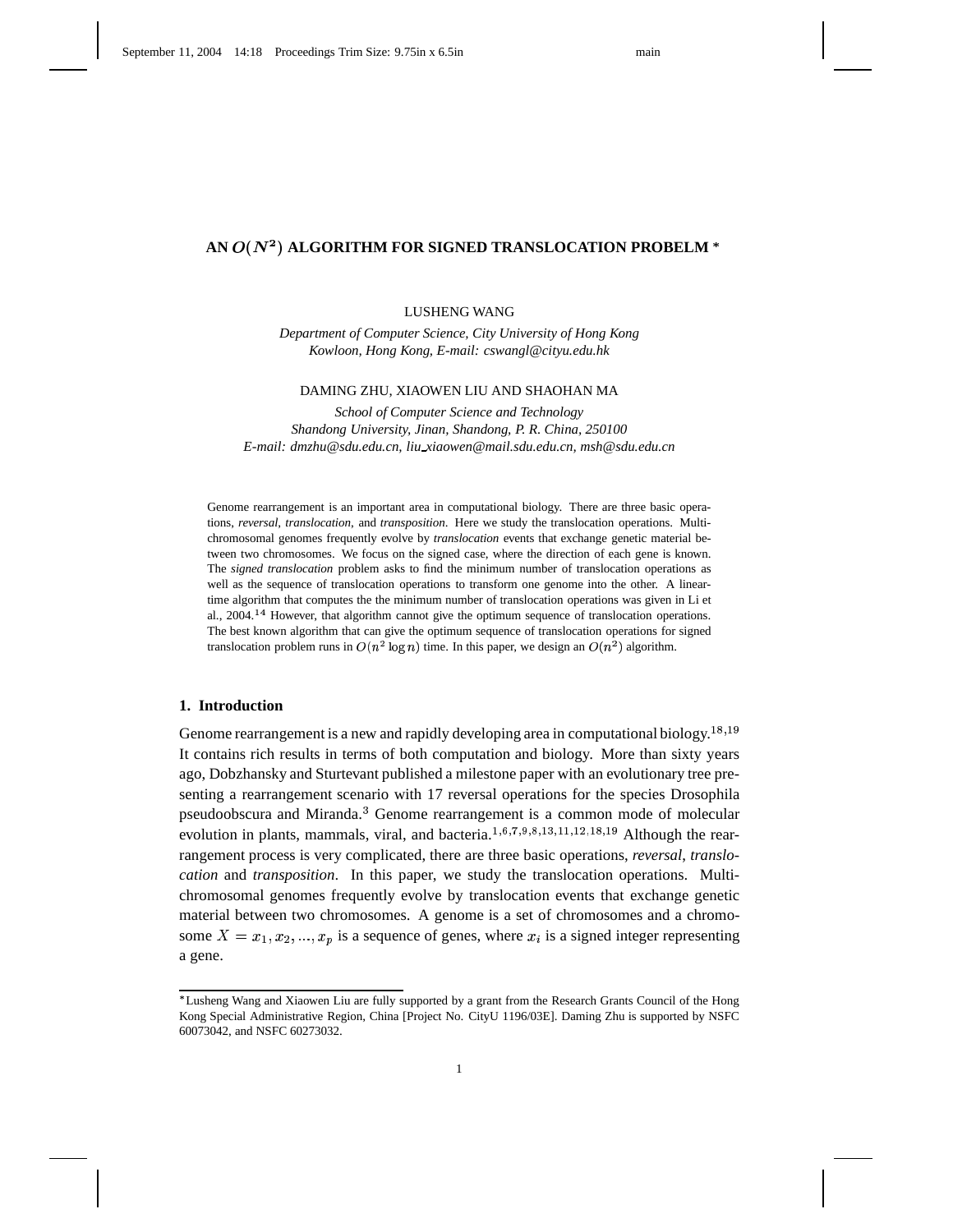Let  $X = x_1, ..., x_{b-1}, x_b, ..., x_p$  and  $Y = y_1, ..., y_{c-1}, y_c, ..., y_q$  be two chromosomes in a signed genome. A translocation swaps the segments in the chromosomes and results two new chromosomes. For a *prefix-prefix* translocation, the new chromosomes are  $X' = x_1, ..., x_{b-1}, y_c, ..., y_q$  and  $Y' = y_1, ..., y_{c-1}, x_b, ..., x_p$ . For a *prefixsuffix* translocation, the new chromosomes are  $X' = x_1, ..., x_{b-1}, -y_{c-1}, ..., -y_1$  and  $Y'=-x_p,...,-x_b,y_c,...,y_q.$ 

 Note that the choices of *prefix-prefix* and *prefix-suffix* translocations implies that one can change the direction of a chromosome without increasing the translocation distance. A chromosome X is *identical* to chromosome Y if either  $X = Y$  or  $X = -Y$ . Genome A is *identical* to genome  $B$  if and only if the sets of chromosomes for  $A$  and  $B$  are the same.

The *translocation distance* between genomes  $A$  and  $B$ , denoted as  $d(A, B)$ , is the minimum number of translocations required to transform  $\vec{A}$  into  $\vec{B}$ . Given two genomes, the *signed translocation problem* is to find the minimum number of translocations as well as the sequence of translocation operations to transform one signed genome into the other.

The signed translocation problem was first studied in Kececioglu and Ravi, 1995.<sup>13</sup> Hannenhalli gave the first polynomial time algorithm to solve the problem.<sup>10</sup> The running time is  $O(n^3)$ , where *n* is the total number of genes in the genome. An  $O(n^2 \log n)$  algorithm was given in Zhu and Ma,  $2002<sup>20</sup>$  A linear-time algorithm that computes the the minimum number of translocation operations was given in Li et al.,  $2004$ <sup>14</sup> However, that algorithm cannot give the optimal sequence of translocation operations. In this paper, we present an  $O(n^2)$  algorithm that can compute the optimum sequence of translocation operations and thus improves upon the best known algorithm.

It seems that it is common to have linear-time algorithms to compute the distance values for various kinds of rearrangement operations. However, it takes more time to give an optimal sequence of operations. For example, for the signed reversal distance, a lineartime algorithm that computes the reversal distance value was given in Bader et al.,  $2001$ .<sup>15</sup> However, the best known algorithms to give an optimal sequence of reversal operations still take  $O(n^2)$  time.<sup>16,4,5,2</sup> (Tesler, 2002) dealed with minimum number of reversals, translocations, fissions and fusions.<sup>17</sup> The value can be computed in linear-time. However, it still takes  $O(n^2)$  time to give the sequence of the four operations.<sup>17</sup> The translocation distance is different from the the distance studied in Tesler,  $2002<sup>17</sup>$  Our algorithm makes use of some new and non-trival properities and structures.

# **2. Preliminaries**

In this section, we give some basic definitions and describe some previous results that are necessary to present our new algorithm.

## **2.1.** *The cycle graph*

For a genome  $A$ , we will construct a graph  $G_A$ . For each chromosome  $X = x_1, x_2, \ldots, x_p$ in genome A, we have 2p vertices in  $G_A$ , two vertices  $x_i^h$ ,  $x_i^t$  for each gene  $x_i$  in X. The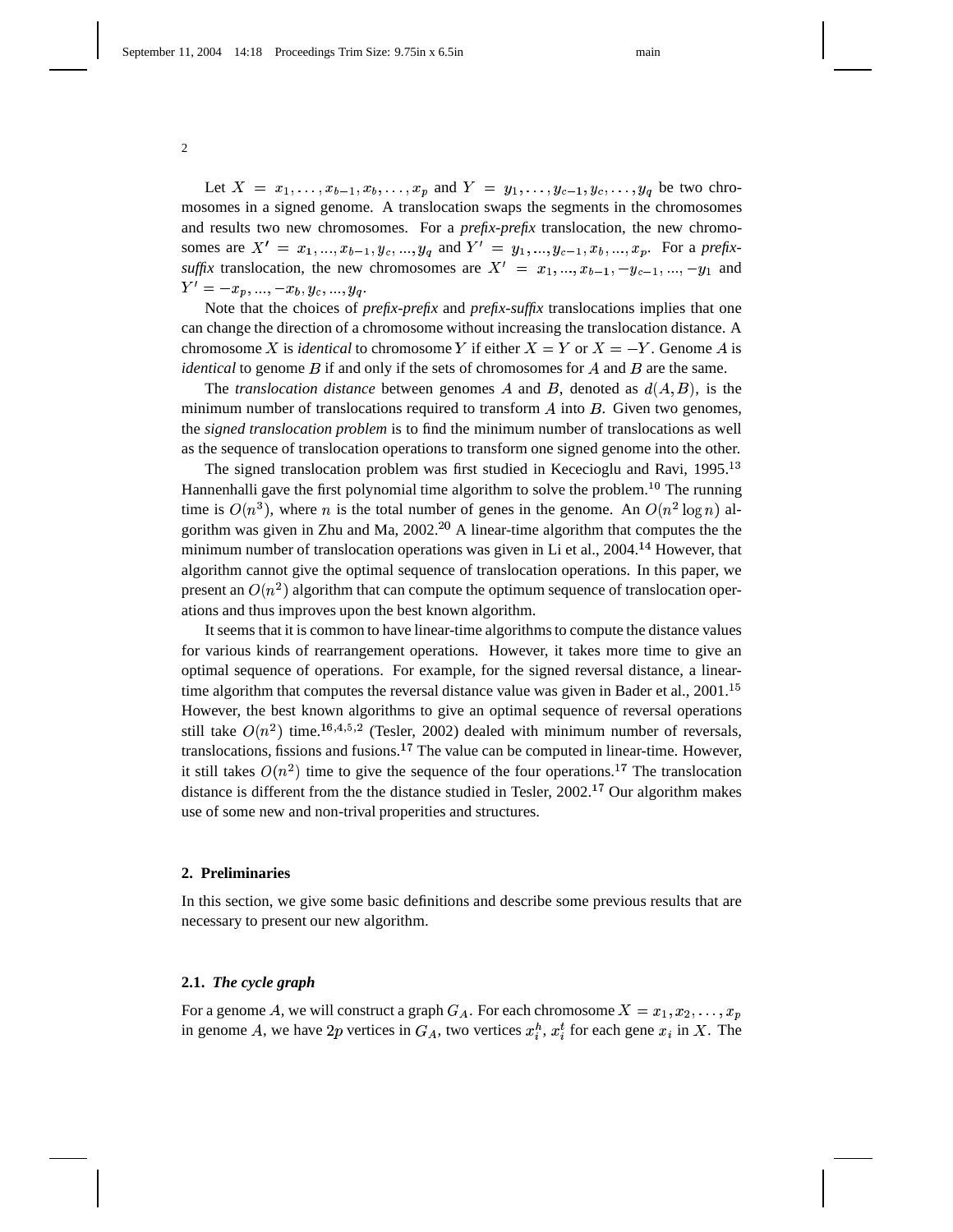$2p$  vertices are arranged in a linear order from left to right as

$$
l(x_1)r(x_1)l(x_2)r(x_2)...l(x_p)r(x_p), \qquad (1)
$$

where if  $x_i$  is a positive integer, then  $l(x_i) = x_i^t$  and  $r(x_i) = x_i^h$ ; and if  $x_i$  is a negative integer, then  $l(x_i) = x_i^h$  and  $r(x_i) = x_i^t$ . For each  $i \in \{1, 2, ..., n-1\}$ , there is a black edge  $(r(x_i), l(x_{i+1}))$  in  $G_A$ . Vertices u and v are *neighbors* in  $G_A$  if there is a black edge connecting u and v in  $G_A$ .

Given two genomes A and B, we can construct the *cycle graph*  $G_{AB}$  from  $G_A$  by adding a *grey* edge to every pair of vertices u and v, where u and v are neighbors in  $G_B$ . . The graph  $G_{AB}$  contains two kinds of edges, *black* edge and *grey* edge. Each vertex in  $G_{AB}$  (except the first and the last in a chromosome) is incident to two edges, one black and one grey. Thus, each vertex is in a unique cycle in  $G_{AB}$ . From the construction, each black edge in the cycle is followed by a grey edge and vice visa. A cycle is *long* if it contains at least two black edges. Otherwise, the cycle is *short*. If  $A = B$ , then all cycles in  $G_{AB}$  are short.  $d(A, B)$  is closely related to the number of cycles in  $G_{AB}$ . .

Let  $X = x_1, x_2, ..., x_p$  be a chromosome in A. A *sub permutation* is an interval  $x_i, x_{i+1}, \ldots, x_{i+l}$  in X containing at least three genes such that there is another interval of the same length  $y_k, y_{k+1}, \ldots, y_{k+l}$  in a chromosome Y of B satisfy- $\inf\limits_{\{x_i\},\{x_{i+1}\},\ldots,\{x_{i+l}\}} = \{ |y_k|,|y_{k+1}|,\ldots,|y_{k+l}| \}$ ,  $y_k = x_i$ ,  $y_{k+l} = x_{i+l}$ , and  $x_{i+1},...,x_{i+l-1} \neq y_{k+1},...,y_{k+l-1}.$   $x_i$  and  $x_{i+l}$  are called the *ending* genes of the sub permutation.

Let  $I = x_i, x_{i+1}, ..., x_j$  be an interval for chromosome X in A.  $V(I) = \{x_i^t, x_i^h, x_{i+1}^t,$  $x_{i+1}^h, \ldots, x_j^t, x_j^h$  be the set of vertices in  $G_{AB}$ . The leftmost vertex and the rightmost vertex in I are referred to as  $LEFT(I) = l(x_i)$  and  $RIGHT(I) = r(x_i)$ . Define  $IN(I) = V(I) - \{LEFT(I), RIGHT(I)\}.$  An edge  $(u, v)$  is *inside* the interval I if both u and v are in  $IN(I)$ . A sub permutation I can be viewed as a sub graph  $G_{AB}(I)$  of  $G_{AB}$  containing the vertex set  $IN(I)$  such that

(1) there is no edge  $(u, v)$  such that  $u \in IN(I)$  and  $v \notin IN(I)$ .

(2) the sub graph corresponding to  $I$  has at least one long cycle.

A *minimal sub permutation* ( $minSP$  for short) is a sub permutation such that any other interval in the minimal sub permutation is not a sub permutation.

Let  $u$  and  $v$  be two vertices in (1).  $u$  is on the left of  $v$  in  $X$ . A *segment*  $[u, v]$  on chromosome X contains all the vertices in (1) starting at  $u$  and ending at  $v$ . A segment  $[u, v]$  is *inside* a segment  $[x, y]$  if both  $u$  and  $v$  are in  $[x, y]$ .

The following lemma is used to prove other lemmas, e.g., Lemma 4.3.

 ${\bf Lemma}$   ${\bf 2.1.}$   $^{\bf 10}$  Cutting a  $min SP$  into two segments  $L$  and  $R$ , there must exist a grey edge  $(u, v)$  such that  $u \in V(L)$ ,  $v \in V(R)$  and  $(u, v) \neq (RIGHT(L), LEFT(R))$ .

There exists an *even isolation* in  $G_{AB}$  if the following three conditions hold: (1) there are even number of  $minSP$ 's in  $G_{AB}$ , (2) all the  $minSP$ 's are on a single chromosome of A, and (3) all the  $minSP$ 's are contained in a single sub permutation. Note that, there is at most one even isolation. Define  $i_{AB} = 1$  if there is an even isolation and otherwise,  $i_{AB}=0.$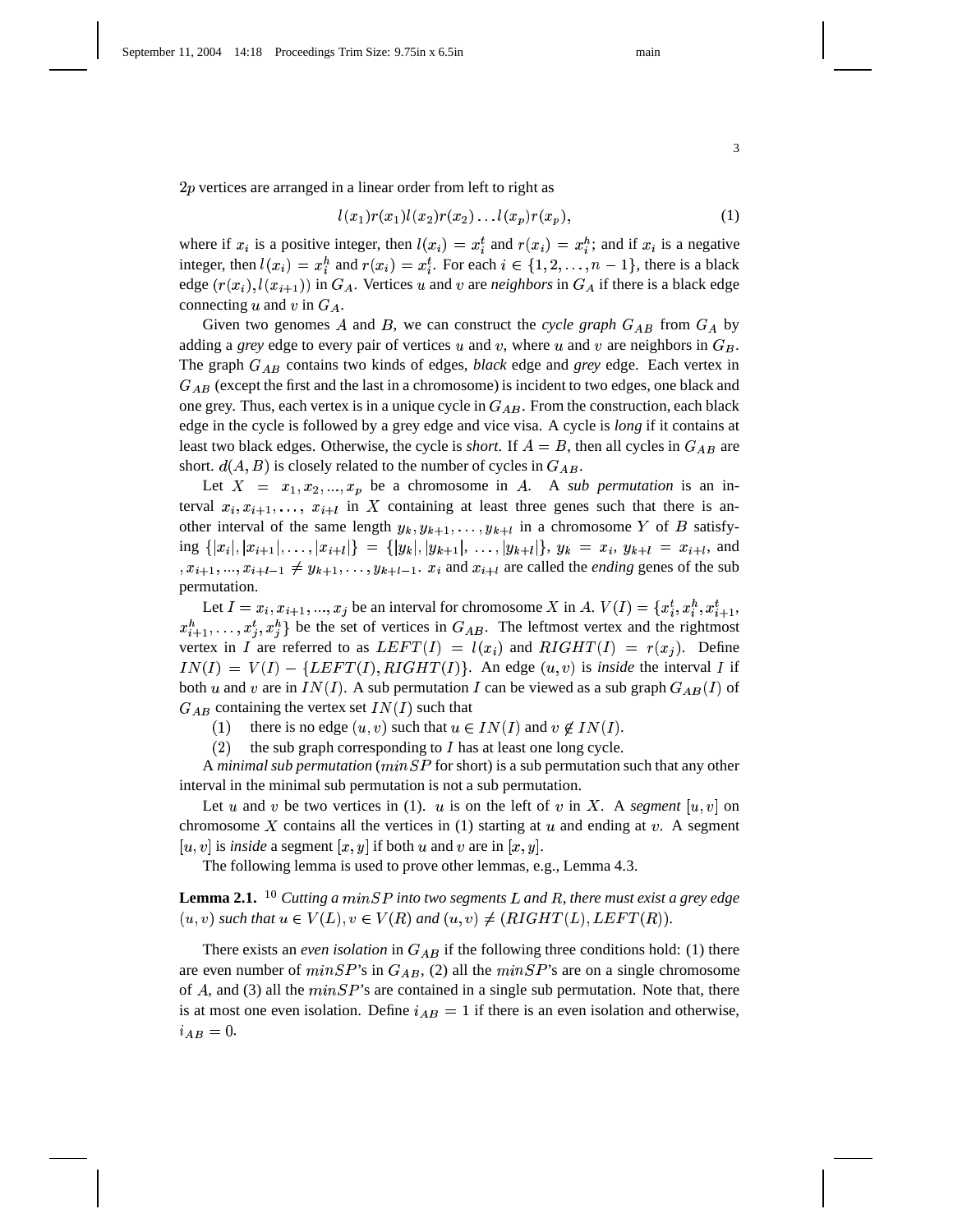$o_{AB}$  is defined as  $o_{AB} = 1$  if the number of  $minSP$  is odd and otherwise  $o_{AB} = 0$ .  $s_{AB}$  denotes the number of minimal sub permutations in  $G_{AB}$  and  $c_{AB}$  denotes the number of cycles in  $G_{AB}$ . The following theorem gives the value of the translocation distance and is the key to design polynomial time algorithm solving the problem.<sup>10</sup>

**Theorem 2.1.** <sup>10</sup> Let n be the number of genes in the genomes and m the number of *chromosomes in the genomes. The translocation distance between two signed genomes* and *B* is

$$
d(A, B) = n - m - c_{AB} + s_{AB} + o_{AB} + 2 \cdot i_{AB}.
$$
 (2)

#### **2.2.** *The existing algorithms*

Consider two black edges  $(u, v)$  and  $(f, g)$  in a long cycle in  $G_{AB}$ , where  $(u, v)$  is in chromosome X in A and  $(f, g)$  is in chromosome Y in A. Consider a translocation  $\rho$ acting on X and Y cutting the two black edge  $(u, v)$  and  $(f, g)$ .  $\rho$  is a *proper* translocation if the cycle containing  $(u, v)$  and  $(f, g)$  in  $G_{AB}$  becomes two cycles in the new cycle graph. Otherwise,  $\rho$  is *improper*. Sometimes, the two black edges that a translocation cuts might be in different cycles in  $G_{AB}$ . In that case, a translocation merge the two cycles into one. A *bad* translocation merges two cycles into one.

The formula (2) gives the value of the translocation distance between two genomes. We want to find translocations such that after applying such a translocation, the translocation distance is reduce by one. Define function  $\Psi_{AB} = \Psi_{[A,B]} = c_{AB} - s_{AB} - o_{AB} - 2 \cdot i_{AB}$ . A translocation  $\rho$  is *valid* if  $\Delta \Psi_{AB} = \Psi_{[A \cdot \rho,B]} - \Psi_{[A,B]} = 1$ , where  $A \cdot \rho$  is the new . genome after  $\rho$  is applied.

It is proved that (1) if there are proper translocations for  $G_{AB}$ , there must be a valid proper translocation for  $G_{AB}$ ; and (2) if there is no proper translocation, there must be a valid bad translocation.<sup>10</sup> The algorithm is given in Figure 1.

|    | while $A$ is not identical to $B$ do                                   |
|----|------------------------------------------------------------------------|
| 2. | <b>if</b> there is a proper translocation for $G_{AB}(V, E)$ <b>do</b> |
| 3. | select a valid proper translocation $\rho$                             |
| 4. | else select a valid bad translocation $\rho$                           |
| 5. | $A \leftarrow A \cdot \rho$                                            |
| 6. | end while                                                              |

Figure 1. Algorithm 1: The old algorithm.

Suppose there are *n* genes in the genomes.  $d(A, B)$  is at most  $O(n)$ . The method in Hannenhalli, 1995 can find a bad valid translocation in  $O(n)$  time when no proper valid translocation is available.<sup>10</sup> Thus, the running time depends on the time to find a proper valid translocation. For the best known algorithm, it takes  $O(n \log n)$  time to find a valid proper translocation.<sup>20</sup> Thus the total time complexity of the algorithm in Zhu and Ma,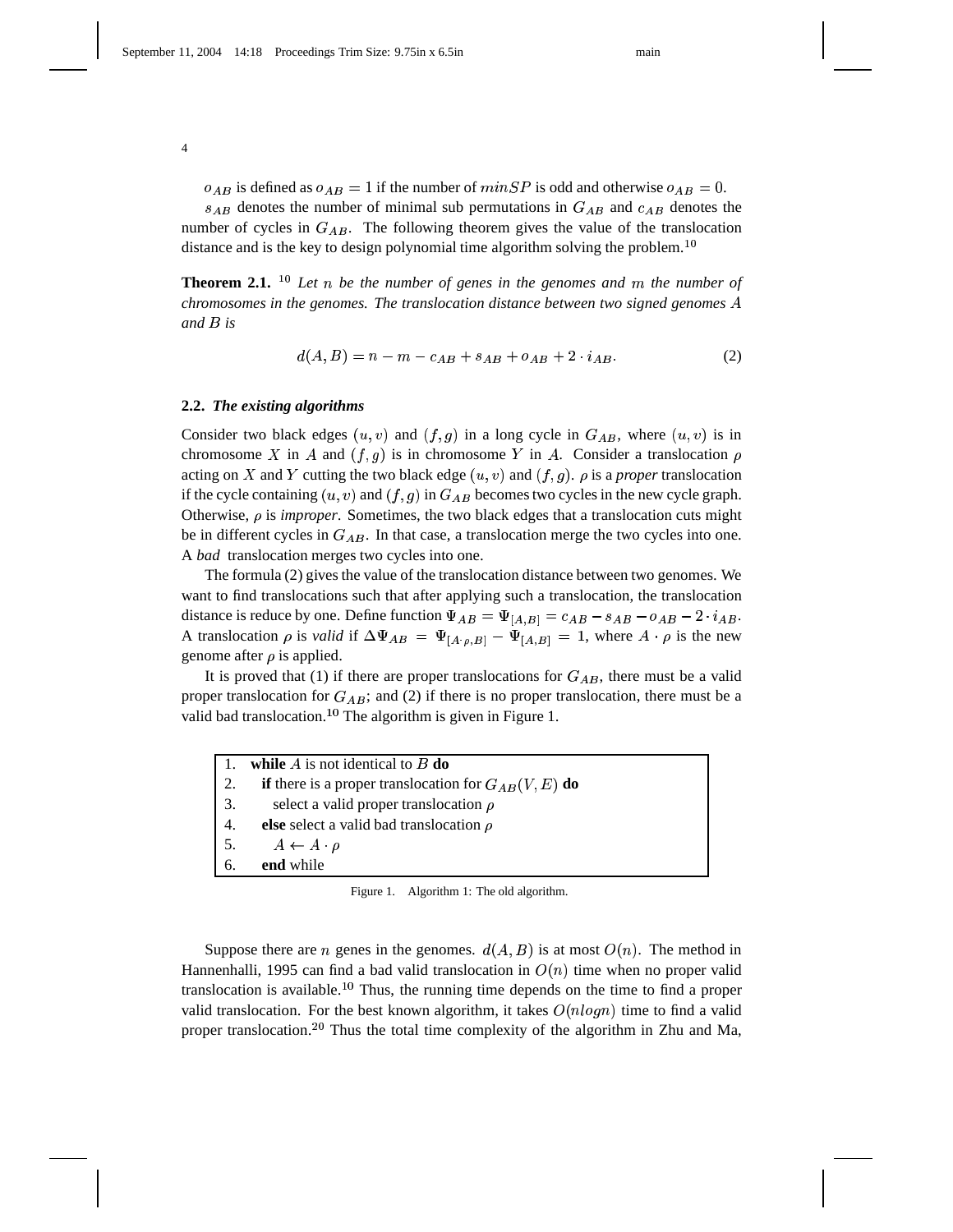$2002^{20}$  is  $O(n^2 log n)$ . Here we propose a faster algorithm that takes  $O(n)$  time to find a proper valid translocation.

### **3. Computing the translocation distance**

We have designed an algorithm that computes all  $minSP$ 's in  $O(n^2)$  time. This algorithm will be used in section 4. Due to space limit, we omit it here.

**Theorem 3.1.** *There exists an algorithm that computes all*  $minSP$ *'s in*  $O(n^2)$  *time.* 

After all the  $minSP$ 's are determined, it is easy to test if there are odd number of  $minSP$ 's and if there is an even isolation in  $O(n)$  time. Thus by now, translocation distance between two signed genomes can be computed in  $O(n^2)$  time. The remaining work is to find all the valid translocation operations to transform A into B in time  $O(n^2)$ .

It is worth to point out that Algorithm 2 is important for the  $O(n)$  algorithm that finds a valid proper translocation described in Section 4, where we assume that all the old  $minSP$ 's have been found by Algorithm 2. Since Algorithm 2 (running in  $O(n^2)$  time) is called once in the whole algorithm, solving the signed translocation problem requires  $O(n^2)$  time in total.

#### **4. Finding a valid proper translocation in**  $O(n)$  **time**

A grey edge is *proper* if its two ends are in different chromosomes. For a proper grey edge  $(u, v)$ , there are two translocations (prefix-prefix and suffix-prefix) to cut the two black edges adjacent to the grey edge. One of the two translocations breaks a long cycle into two and thus is a proper translocation and the other is improper. From now on, we use a proper grey edge  $(u, v)$  to refer to its proper translocation, denoted as  $\rho(u, v)$ . We use the two terms interchangeably.

Note that some proper translocation may not cut two black edges adjacent to a proper grey edge. However, whenever there is a proper translocation  $\rho$ , there must be a proper grey edge in the long cycle that  $\rho$  breaks. In our algorithm, we always focus on the proper translocations indicated by proper grey edges.

If a proper grey edge (translocation) does not produce a new  $minSP$ , then it is valid. Otherwise, it is not valid. The following lemma shows that in this case, we can find a valid proper grey edge inside the new  $minSP$ .

**Lemma 4.1.** <sup>20</sup> If a proper translocation for  $G_{AB}$  produces a new minSP, say, P, then *there must be a proper grey edge inside that is valid for .*

#### **4.1.** Finding the new  $minSP$

Let  $min = \{P_1, P_2, \ldots, P_k\}$  be the set of all  $minSP$ 's for  $G_{AB}$ . Let  $X_1Y_1$  be a new chromosome produced by a proper grey edge in  $G_{AB}$ , where  $X_1$  is from chromosome X in genome A and  $Y_1$  is from chromosome Y in A. The black edge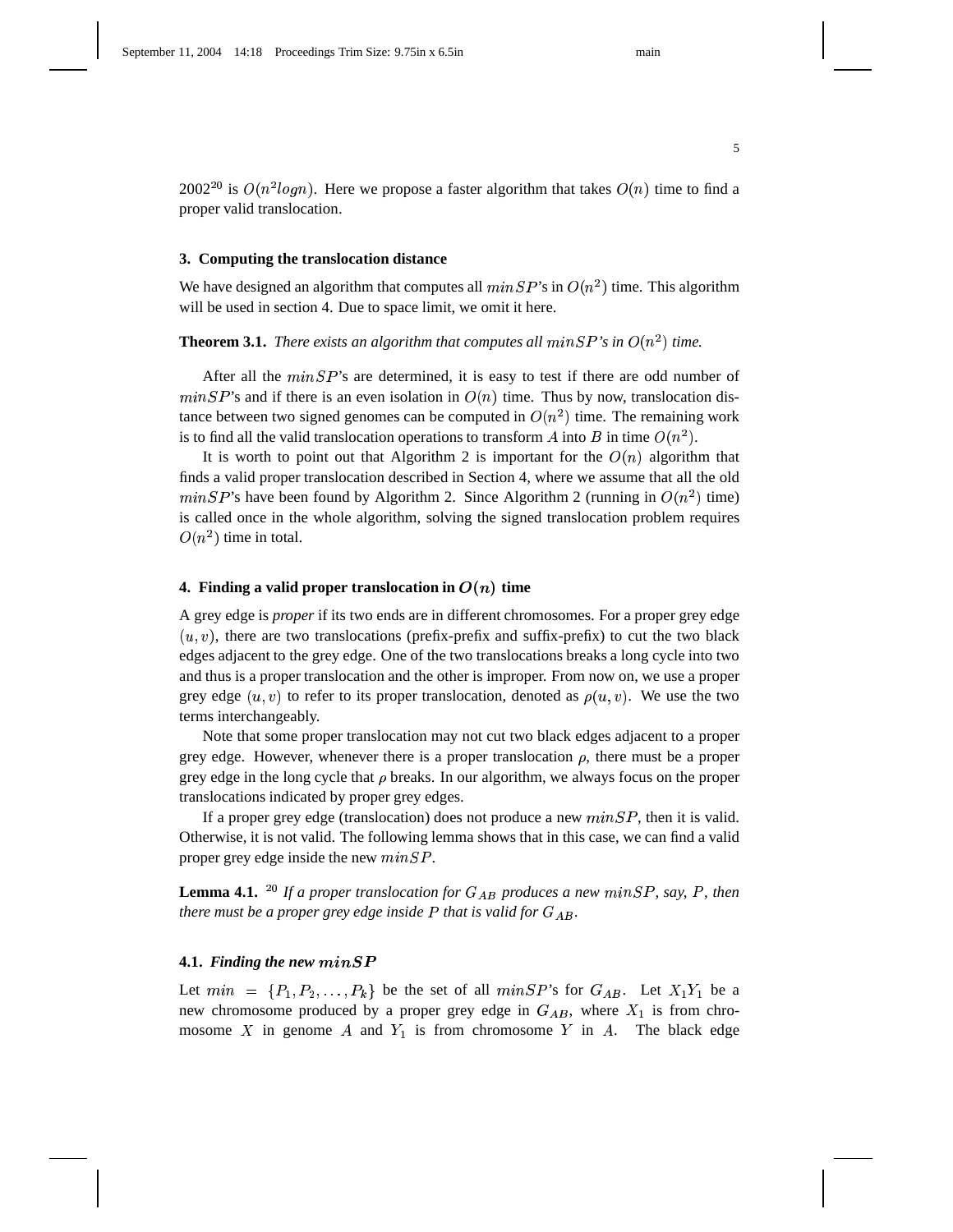$(RIGHT(X_1), LEFT(Y_1))$  connecting the two parts  $X_1$  and  $Y_1$  is called the *connecting edge* in  $X_1Y_1$ . Obviously, a new  $minSP$  must contain the connecting edge.

We can find whether a new  $minSP$  is produced in  $X_1Y_1$  in  $O(n)$  time. The idea of our algorithm is to search the new chromosome  $X_1Y_1$  starting from the two ends of the connecting edge to left and right, respectively. Let l and r be the vertices in  $X_1$  and  $Y_1$  that we are going to check. L denotes the leftmost vertex in  $X_1$  that a new  $minSP$  could reach and  $R$  denotes the rightmost vertex in  $Y_1$  that a new  $min SP$  could reach.  $left(u)/right(u)$ denotes the vertex that is on the left/right of vertex  $u$  in the cycle graph  $G_{AB}$ . See Figure 2.

1. **Initialize**  $L = l$  to indicate the rightmost vertex on  $X_1$  in a long cycle. **Initialize**  $R = r$  to indicate the leftmost vertex in  $Y_1$  in a long cycle. (**if** there is no long cycle in  $X_1$  or  $Y_1$ , then returm "no new  $minSP$  is found".) 2. Let  $(l, u)$  and  $(r, v)$  be the grey edges incident to  $l$  and  $r$ , respectively. (a) **if**  $v \in V(X_1)$  and  $v$  is on the left of  $L$  **then** set  $L = v$ . (b) if  $v \in V(Y_1)$  and v is on the right of R then set  $R = v$ (c) if  $u \in V(X_1)$  and u is on the left of L then set  $L = u$ . (*d*) **if**  $u \in V(Y_1)$  and  $u$  is on the right of  $R$  then set  $R = u$ (e) **if** u or v is not in  $V(X_1Y_1)$  **then** return "no new  $minSP$  is found". 3. **If**  $l \neq L$  then  $l = left(l)$ . **If**  $r \neq R$  then  $r = right(r)$ . 4. **If**  $l \neq L$  or  $r \neq R$  goto Step 2. 5. **If**  $[L, R]$  does not contain any  $minSP$  in  $min$  **then** return  $[L, R]$ **else return** "no new  $minSP$  is found".

Figure 2. Algorithm 3: Testing whether a new  $minSP$  exists in  $O(n)$  time.

In Step 5, we have to test if an old  $minSP$  is in  $[L, R]$ . This can be done in  $O(n)$  time by looking at all the old  $minSP$ 's in  $min$  produced by Algorithm 2.

A new sub permutation  $I$  in  $X_1Y_1$  containing the connecting edge is a *nested* sub permutation if I does not contain any sub permutation  $P' \subset I$  such that  $P' \subseteq X_1$  or  $P' \subseteq Y_1$ .

**Theorem 4.1.** Algorithm 3 correctly tests whether  $X_1Y_1$  contains a new  $minSP$  and if yes, outputs the new  $minSP.$  Algorithm 3 runs in  $O(n)$  time.

#### **4.2. Partition of the new**  $minSP$

Let X and Y be two chromosomes of A. Let e be a proper grey edge and b and c the two black edges adjacent to  $e$  in  $G_{AB}$ . Suppose the proper translocation cutting b and c produces two new chromosomes  $X_L X_M Y_M Y_R$  and  $Y_L X_R$  such that  $P = X_M Y_M$  is a new  $minSP$ , where  $X_M$  is from X and  $Y_M$  is from Y. See Figure 3. We use  $l(b)$  and  $r(b)$ to represent the left and the right ends of edge b. Thus, we have  $RIGHT(X_M) = l(b)$  and  $LEFT(Y_M) = r(c).$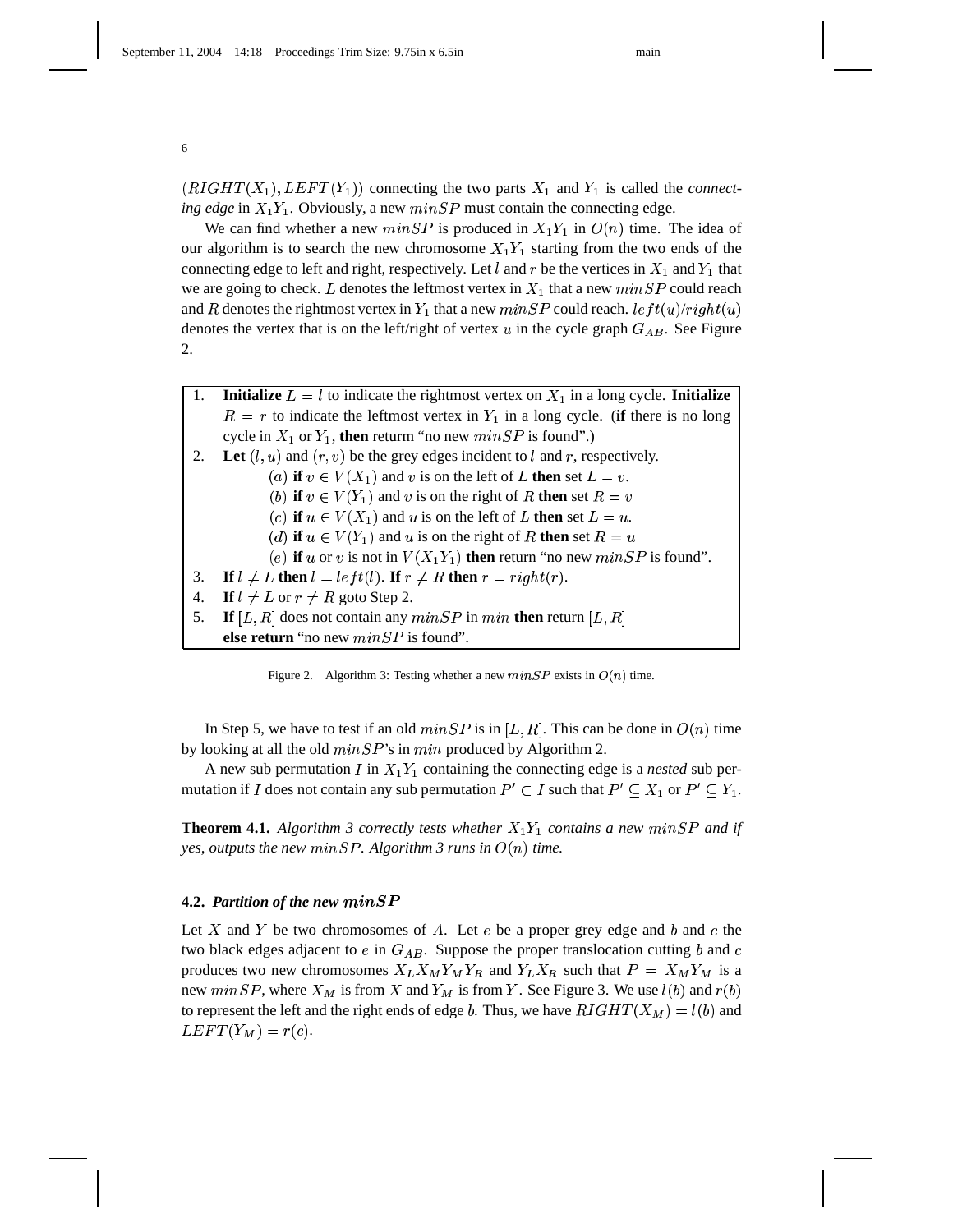

Figure 3. A proper grey edge (translocation) acting on X and Y generates a new  $minSP$  in the resulting chromosomes. The bold parts represent segments in the new  $minSP$ .

From Lemma 4.1, we only have to consider the grey edges inside  $X_M Y_M$ . However, this grey edge cannot be  $(RIGHT(X_M), LEFT(Y_M))$ , since if such a grey edge  $(RIGHT(X_M), LEFT(Y_M))$  exists, then  $(RIGHT(X_M), LEFT(Y_M))$  is the grey edge (translocation) resulting in the two new chromosomes  $X_L X_M Y_M Y_R$  and  $Y_L X_R$ . See Figure 3. Thus, we want to find a grey edge  $(v_R, u_R) \neq (RIGHT(X_M), LEFT(Y_M))$ such that  $v_R \in V(X_M)$ ,  $u_R \in V(Y_M)$  and  $\rho(u_R, v_R)$  is a valid proper translocation for  $G_{AB}(V,E).$ 

**Lemma 4.2.** Let  $\rho$  be a proper translocation acting on chromosomes  $X$  and  $Y$  that pro $duces$  the two new chromosomes  $X_L X_M Y_M Y_R$  and  $Y_L X_R$  such that  $P = X_M Y_M$  is a new  $minSP.$  Let  $(u, v)$  be a grey edge inside  $X_M Y_M.$   $\rho(u, v)$  acting on  $X$  and  $Y$  produces two *new chromosomes*  $X' = X_1 X_V Y_V Y_1$  and  $Y' = X_2 X_U Y_U Y_2$  such that  $V(X_V Y_V) \neq \emptyset$ ,  $V(X_U Y_U) \neq \emptyset$ ,  $X_V$  and  $X_U$  form  $X_M$ , and  $Y_V$  and  $Y_U$  form  $Y_M$ . If  $X'$  or  $Y'$  contains a new  $minSP$ , say, P, then P must be inside  $X_VY_V$  or  $X_UY_U$ .

Lemma 4.1 does not tell us how to find such a valid grey edge. We can use  $findEdge(X_MY_M)$  to find a proper grey edge that can produce at most one new  $minSP$ though it may not be valid.

Algorithm 4:  $findEdge(X_MY_M)$ . We can start from the right end  $l(b)$  of  $X_M$ , go to the left in  $X_M$  and find the first vertex  $v_R$  in  $V(X_M)$  satisfying (1)  $v_R$  is connected to vertex  $u_R \in V(Y_M)$  via a grey edge  $(u_R, v_R)$  in  $G_{AB}$ . .  $(2)$   $(v_R, u_R) \neq (l(b), r(c))$ .  $(RIGHT(X_M) = l(b)$  and  $LEFT(Y_M) =$  $r(c)$ .)

Figure 4. Algorithm 4: Finding a grey edge in  $X_M Y_M$  such that at least one of the new chromosomes does not contain any  $minSP$ .

**Lemma 4.3.** Let  $X_M Y_M$  be the new minSP. The grey edge  $(u_R, v_R)$  is found in  $findEdge(X_MY_M)$ .  $(u_R, u)$  and  $(v_R, v)$  denote the two black edges adjacent to the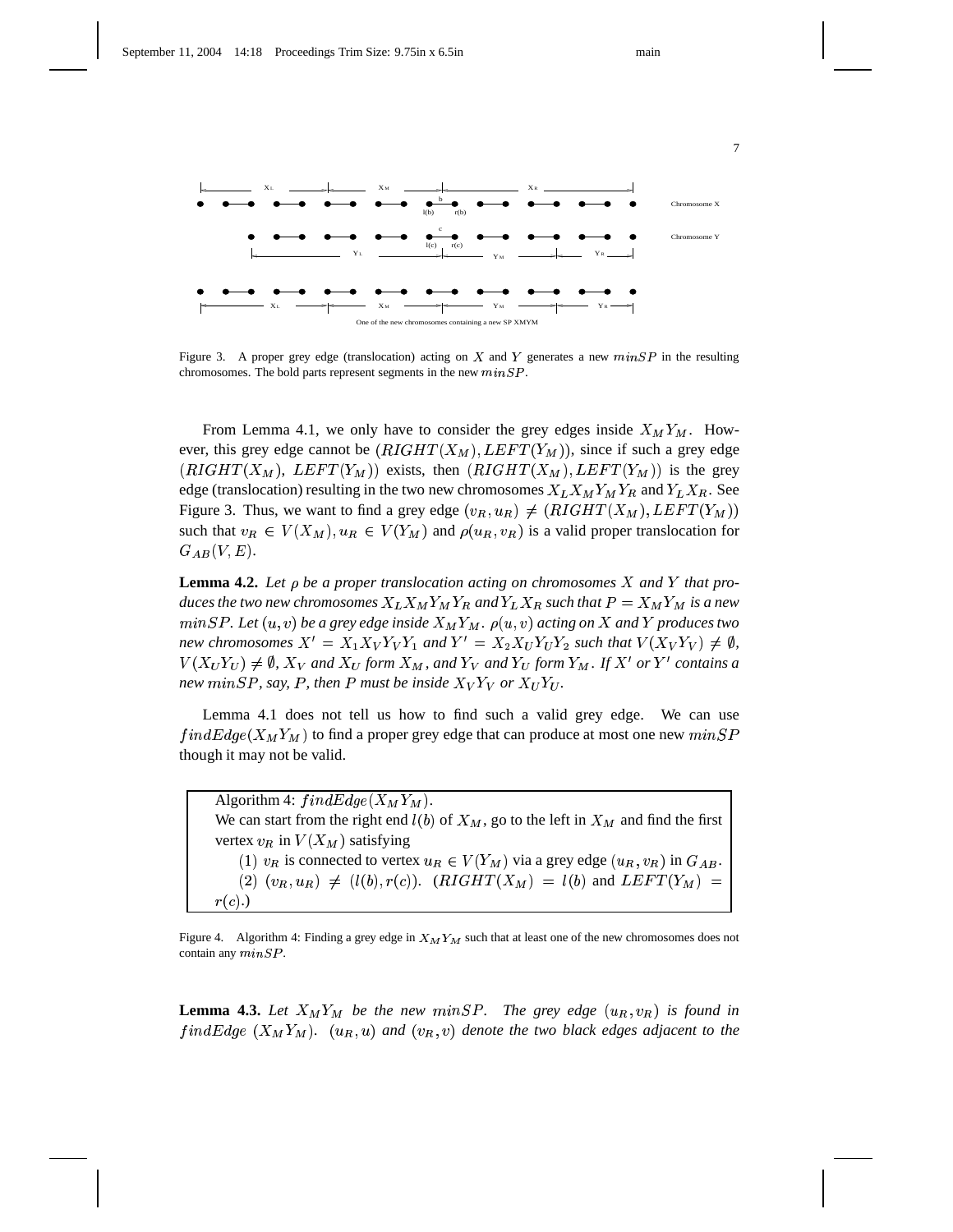grey edge  $(u_R, v_R)$  in  $G_{AB}$ .  $X_N = v_1, v_2, \ldots v_k$ , where  $v_k = l(b)$  if  $X_N$  is not empty, is the segment of vertices (not including  $v_R$ ) in  $X_M$  checked in  $findEdge(X_MY_M)$  before  $\mathbf{v}$ ertex  $\mathbf{v}_R$  is found in  $X_M$ . At most one of the two new chromosomes produced by translo- $\alpha$  *cation*  $\rho(u_R, v_R)$  contains a new  $minSP$ . In particular, if  $X_N$  is not empty, then the new *chromosome*  $X'$  containing the segment  $X_N$  does not contain any new  $min SP$ .

**Corollary 4.1.** Lemma 4.3 still holds if the input  $X_M Y_M$  of find  $Edge()$  is a nested sub  $\emph{permutation},$  but not a  $\emph{minSP}.$ 

Let  $X' = X_1 X_V Y_V Y_1$  be the new chromosome produced by translocation  $\rho(u_R, v_R)$ that does not contain any new  $minSP$ , where  $X_1 \cap X_M = \emptyset$ ,  $Y_1 \cap Y_M = \emptyset$ ,  $X_V \subseteq X_M$  $\mathbf{r}$  and  $\mathbf{r}$  and  $\mathbf{r}$ and  $Y_V \subseteq Y_M$ . Let Y' be the other new chromosome produced by  $\rho(u_R, v_R)$ . According to Lemma 4.3, Y' may contain a new  $minSP$ , say, P. Lemma 4.1 says that a valid proper translocation can be found in  $P$  then. Next, we design a method to repeatedly reduce the size of the new  $minSP$  and eventually find the valid proper grey edge.

#### **4.3. Finding the valid proper grey edge in the new**  $minSP$

Let  $(u_R, v_R)$  be selected in  $findEdge(X_M Y_M)$ . One of the two new chromosomes  $X' =$  $X_1 X_V Y_V Y_1$  does not contain any new  $min SP$ . The other chromosome  $Y' = X_2 X_U Y_U Y_2$ (call it *crucial* chromosome) that may contain a new  $minSP$ . Note that the two segments  $X_U$  and  $X_V$  form  $X_M$  and  $Y_U$  and  $Y_V$  form  $Y_M$  (the order may not be fixed). From Lemmas 4.2 and 4.3, the new  $minSP \cdot P$  in Y' must be inside the segment  $X_U Y_U$ . Next, we try to reduce the range in  $X_U Y_U$  that the new  $min SP$  could be. Since  $X_U \subseteq X_M$ ,  $Y_U \subseteq Y_M$  and  $X_M Y_M$  is a  $minSP$  at the very beginning, for any grey edge with one end in  $X_U Y_U$ , the other end must be in  $V(X_M Y_M) = V(X_U) \cup V(X_V) \cup V(Y_U) \cup V(Y_V)$ . Thus, it is enough to consider the vertices in  $V(X_U) \cup V(X_V) \cup V(Y_U) \cup V(Y_V)$ .

A vertex is *ignorable* if it is in  $V(X_U Y_U)$ , but not in the new  $min SP$  in  $Y'$ . We need the following lemma to prune segment  $X_U Y_U$ .

**Lemma 4.4.** If there is a grey edge  $(u_1, v_1)$  such that  $u_1 \in V(X_V Y_V)$  and  $v_1 \in$  $\mathbf{r}$  , we have a set of  $\mathbf{r}$  $V(X_UY_U)$ , then  $v_1$  is ignorable.

By the definition of  $minSP$ , the following lemma holds.

**Lemma 4.5.** If  $u \in V(X_U)$  is ignorable, then any vertex v on the left of u in  $X_U$  is ignorable. If  $u \in V(Y_U)$  is ignorable, then any v on the right of  $u$  in  $Y_U$  is ignorable.

**Lemma 4.6.** Let  $(u, v)$  be an grey edge inside  $X_U Y_U$ . If  $u$  is ignorable then  $v$  is ignorable.

We can reduce the range of  $X_U Y_U$  based on Lemmas 4.4-4.6. Let l and r be the rightmost vertex in  $X_U$  and the leftmost vertex in  $Y_U$  such that there are grey edges  $(v_1, l)$ and  $(v_2, r)$  with  $v_1 \in V(X_V Y_V)$  and  $v_2 \in V(X_V Y_V)$ . Let L and R be the vertices in  $X_U$  and  $Y_U$  that we are going to check (based on Lemma 4.6). Initially, we set  $L =$  $right(LEFT(X_U))$  and  $R = left(RIGHT(Y_U))$ . We can use the algorithm in Figure 5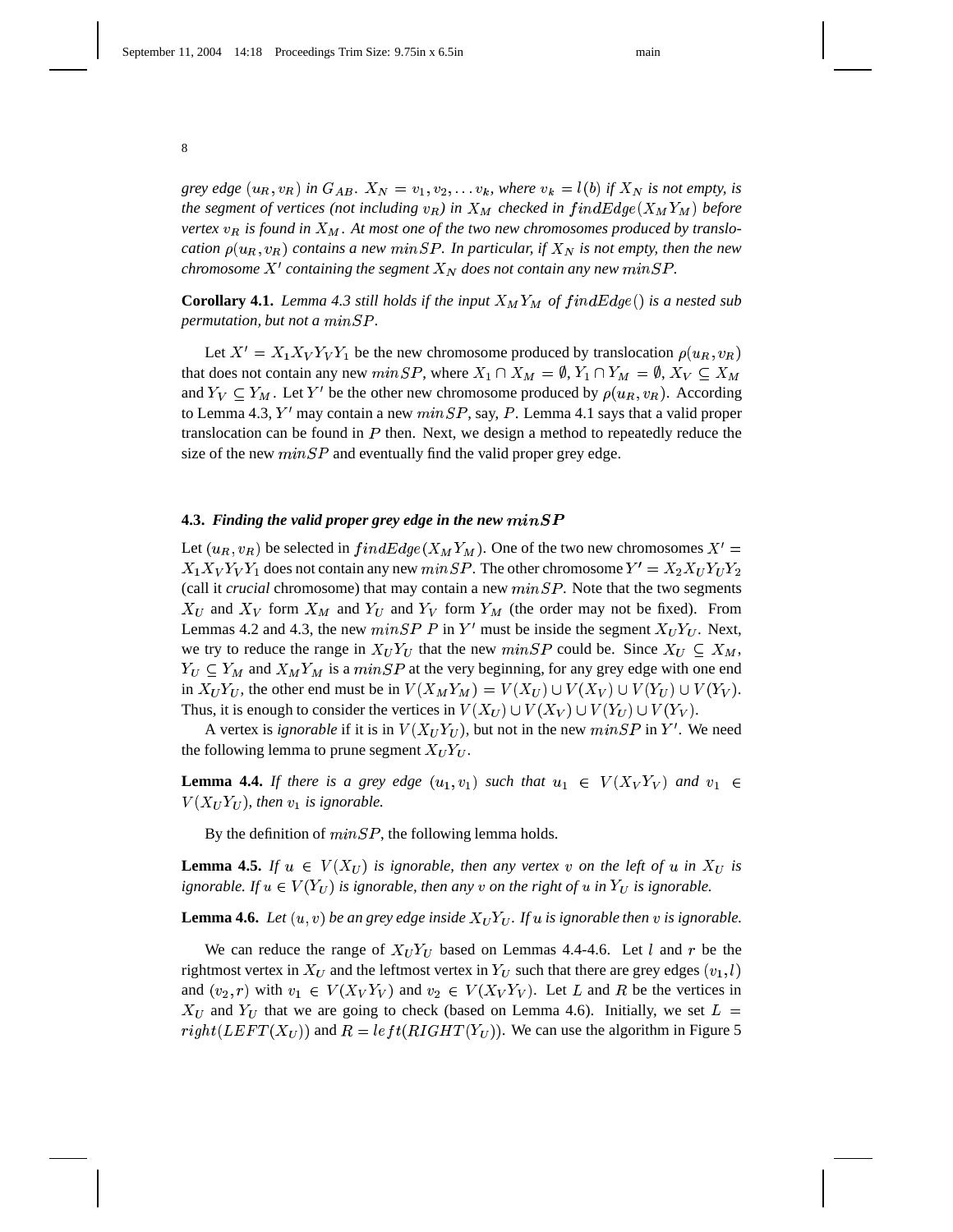9

to prune the segment  $X_U Y_U$  in  $Y'$ . We claim that there always exists a grey edge  $(u, v)$ with  $u \in V(X_U Y_U)$  and  $v \in V(X_V Y_V)$ . The proof is left to interested readers.

Algorithm 5:  $\mathbf{prune}(X_U,Y_U,X_V,Y_V)$ 1. Set  $l = right(LEFT(X_U))$  and  $r = left(RIGHT(Y_U))$ . 2. Search every vertex  $v \in V(X_V Y_V)$  and find the the rightmost vertex l in  $X_U$ and the leftmost vertex  $r$  in  $Y_U$  such that there are grey edges  $(v_1, l)$  and  $(v_2, r)$  with  $v_1 \in V(X_V Y_V)$  and  $v_2 \in V(X_V Y_V)$ . 3. Let  $L = right(LEFT(X_U))$  and  $R = left(RIGHT(Y_U))$ . 4. Consider the grey edges  $(L, u)$  and  $(R, v)$ . **if**  $u \in V(X_U)$   $(v \in V(Y_U))$  and  $u$ (v) is on the right of l, **then**  $l = u$  ( $l = v$ ). **if**  $u \in V(Y_U)$  ( $v \in V(Y_U)$ ) and  $u$ (*v*) is on the left of *r*, then  $r = u$  ( $r = v$ ). 5. **if**  $(l \neq L)$  then  $L = right(L)$ . **if**  $(r \neq R)$  then  $R = left(R)$ . **if**  $(l \neq L$  or  $r \neq R$ ) then goto Step 4. 6.  $l = right(l)$  and  $r = left(r)$ . 7. Move r to the left until no short cycle is on the left of r in  $Y_U$ . Move l to the right until no short cycle is on the right of l in  $X_U$ .

# 8. output:  $[l, r]$ .

Figure 5. Algorithm 5: Reducing the range of the  $minSP$  in the crucial chromosome.

**Theorem 4.2.** If algorithm  $prune(X_U, Y_U, X_V, Y_V)$  returns l and r as the two ends of the connecting edge in  $X_2X_UY_UY_2$ , then  $\rho(u_R,v_R)$  is valid. If l or r is not the end of the connecting edge,  $\rho(u_R,v_R)$  is not valid. In this case,  $\rho(u_R,v_R)$  produces a new  $min SP$ contained in the interval  $[l,r]$ . Moreover,  $[l,r]$  is a nested sub permutation in this case.

Now, we can use  $findEdge()$  and  $prune()$  to find a valid grey edge as in Figure 6.

#### **Algorithm 6: findValid**( $G_{AB}$ ) **)**

Output  $(u_R, v_R)$ .

- 1. Arbitrarily select a proper grey edge  $(u, v)$  in  $G_{AB}$  and apply the translocation.
- 2. Use algorithm 3 to test if any of the two new chromosomes contains a new  $minSP$ . **if** no new  $minSP$  is found **then** return  $(u, v)$  and stop.
- 3. Let  $X_M Y_M$  be the new  $min SP$  found in Step 2.
- 4. Call  $findEdge(X_MY_M)$  to get  $(u_R, v_R)$ , and determine  $X_U, Y_U, X_V, Y_V$ .
- 4. Call  $findEdge(X_MY_M)$  to get  $(u_R, v_R)$ , and determine  $X_U, Y_U, X_V, Y_V$ .<br>5. Call  $prune(X_U, Y_U, X_V, Y_V)$  to get  $[l, r]$ . **if**  $l = RIGHT(X_U)$  and  $r =$  $LEFT(Y_U)$  then return  $(u_R, v_R)$  and stop.
- 6. Update  $X_M = [l, x]$  and  $Y_M = [y, r]$ , where x and y are the two ends of the connecting edge and goto Step 4.

Figure 6. Algorithm 6: Finding a valid proper grey edge (translocation) in  $O(n)$  time.

**Theorem 4.3.** Algorithm 6 finds a valid proper grey edge (translocation) in  $O(n)$  time.